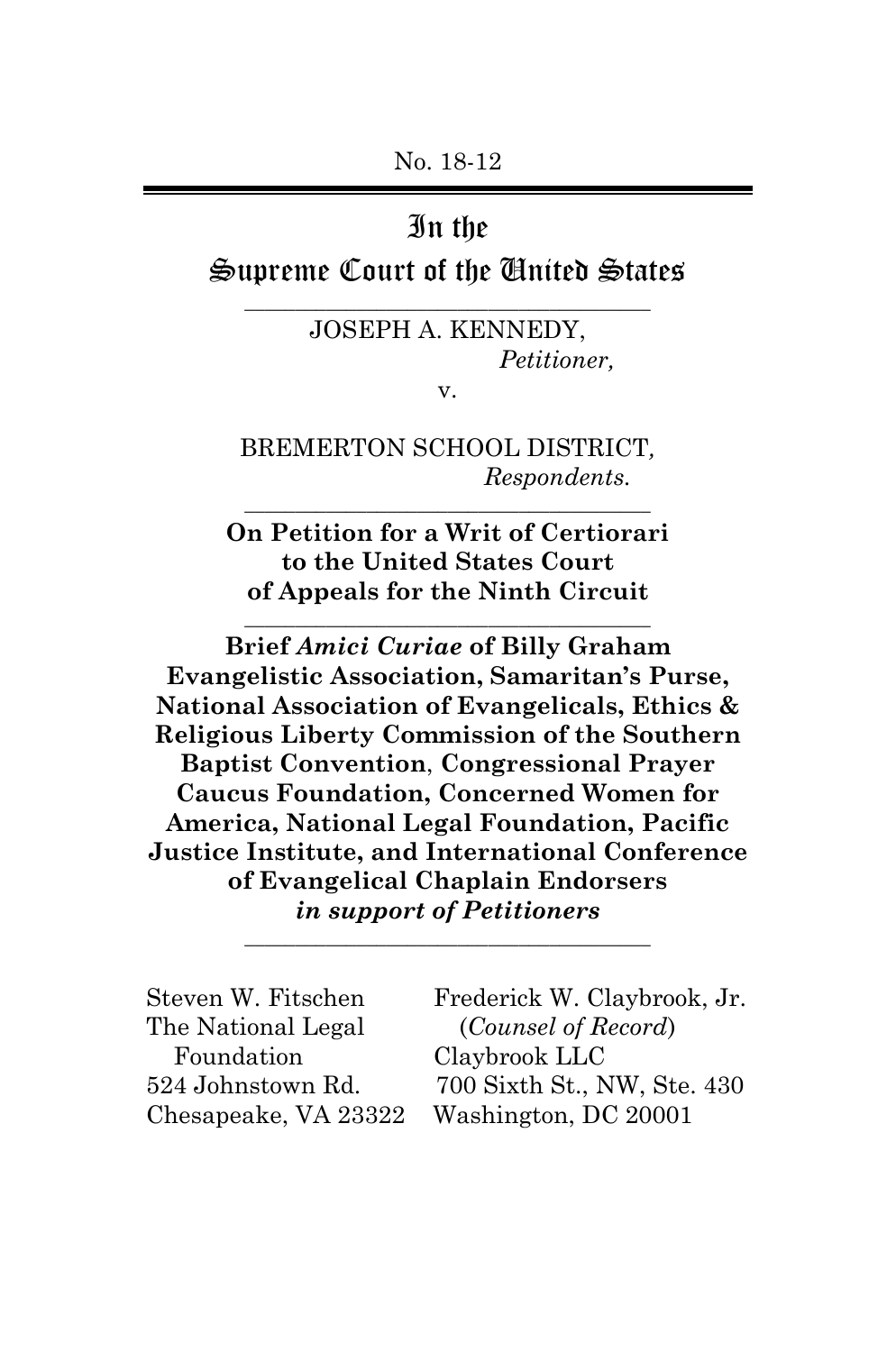## **TABLE OF CONTENTS**

# **Page:**

| SUMMARY OF THE ARGUMENT  5 |  |
|----------------------------|--|
|                            |  |
|                            |  |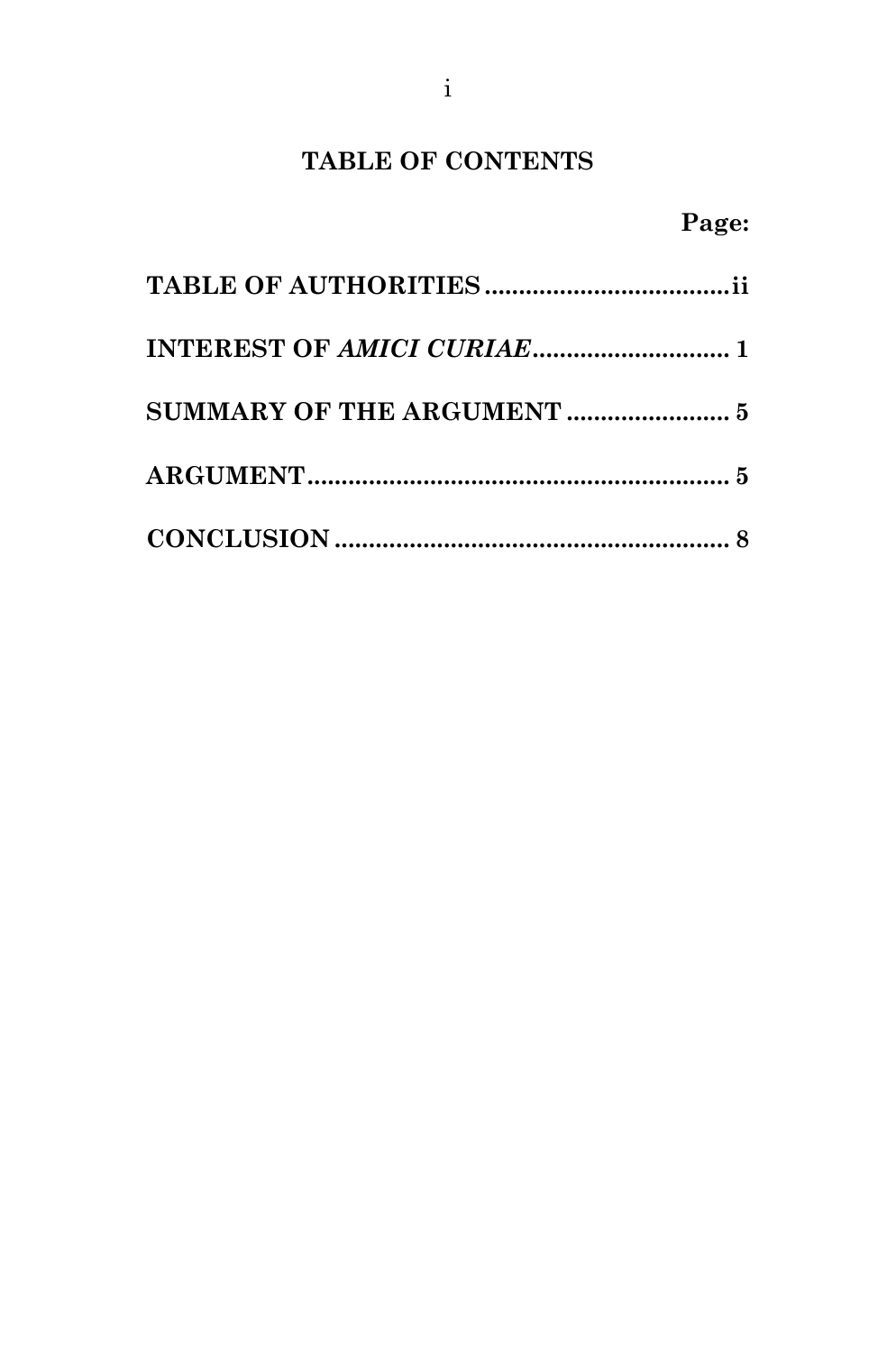## **TABLE OF AUTHORITIES**

| Cases:                                                                                                                            | Page(s): |
|-----------------------------------------------------------------------------------------------------------------------------------|----------|
| Bd. of Educ. of Westside Cmty. Schs. v.                                                                                           |          |
| EEOC v. Abercrombie & Fitch Stores,                                                                                               |          |
|                                                                                                                                   |          |
|                                                                                                                                   |          |
| Tinker v. Des Moines Ind. Cmty. Sch. Dist., 393                                                                                   |          |
| <b>Statutes:</b>                                                                                                                  |          |
|                                                                                                                                   |          |
| Other sources:                                                                                                                    |          |
|                                                                                                                                   |          |
| DOJ Memorandum for All Executive Agencies,<br>published at https://www.gpo.gov/fdsys/pkg/<br>WCPD-1997-08-18/pdf/WCPD-1997-08-18- |          |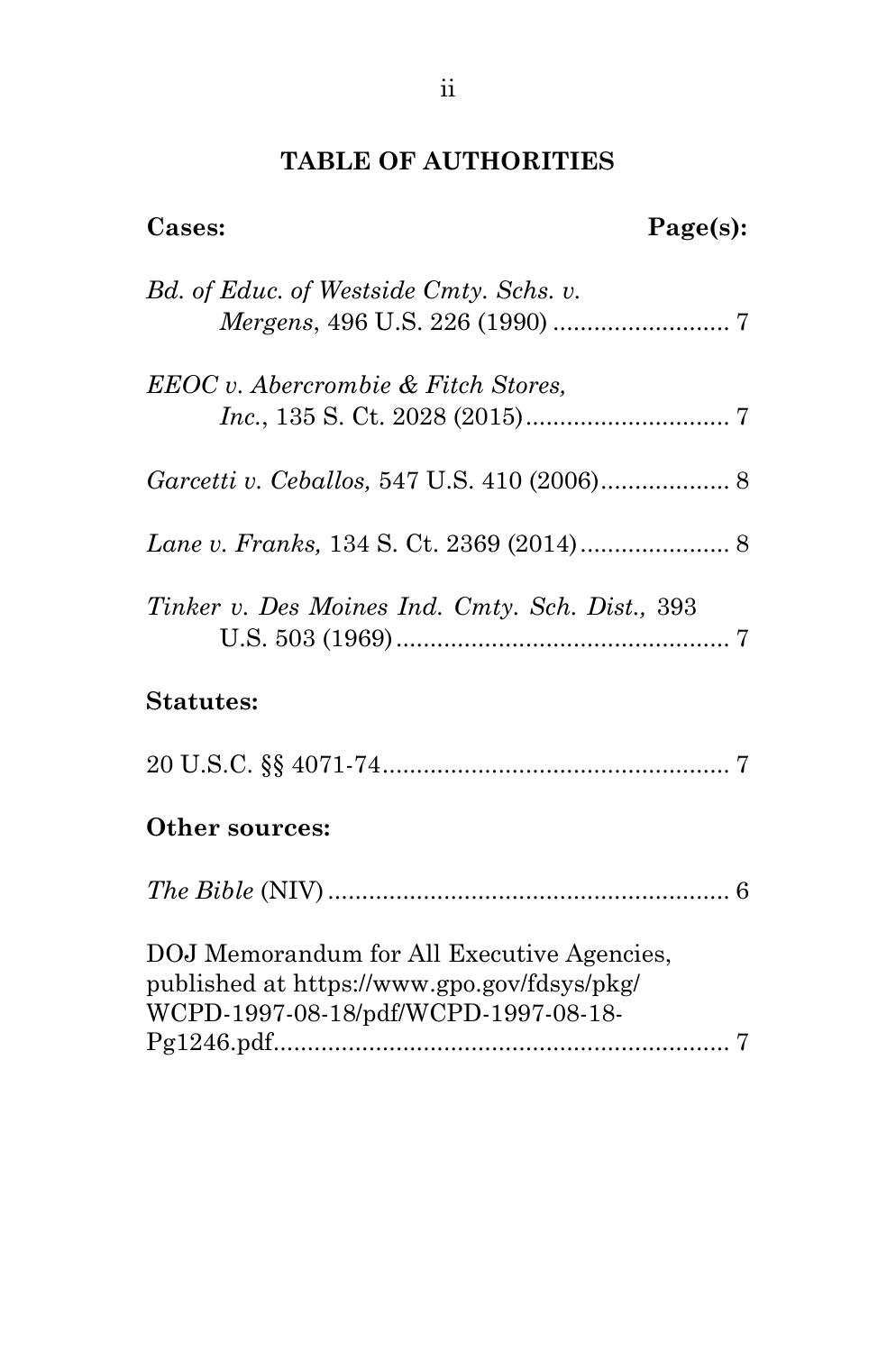### **INTERESTS OF** *AMICI CURIAE***<sup>1</sup>**

**Billy Graham Evangelistic Association** ("BGEA") was founded by Billy Graham in 1950, and continuing the lifelong work of Billy Graham, exists to support and extend the evangelistic calling and ministry of Franklin Graham by proclaiming the Gospel of the Lord Jesus Christ to all we can by every effective means available to us and by equipping the church and others to do the same. BGEA ministers to people around the world through a variety of activities including Decision America Tour prayer rallies, evangelistic festivals and celebrations, television and internet evangelism, the Billy Graham Rapid Response Team, the Billy Graham Training Center at the Cove, and the Billy Graham Library. Through its various ministries and in partnership with others, BGEA intends to represent Jesus Christ in the public square; to cultivate prayer, and to proclaim the Gospel. Thus, it is concerned whenever government acts to restrict and inhibit the free expression of the Christian faith those activities represent.

**Samaritan's Purse** is a nondenominational evangelical Christian organization formed in 1970 to provide spiritual and physical aid to hurting people around the world. The organization seeks to follow the

 $\overline{\phantom{a}}$ 

<sup>1</sup> Pursuant to Supreme Court Rule 37, all Parties have received timely notice of intent to the file this brief and have consented to its filing. No Party or Party's Counsel authored this Brief in whole or in part, or contributed money that was intended to fund its preparation or submission; and no person other than the *Amici Curiae*, their members or their Counsel, contributed money that was intended to fund the preparation or submission of this Brief.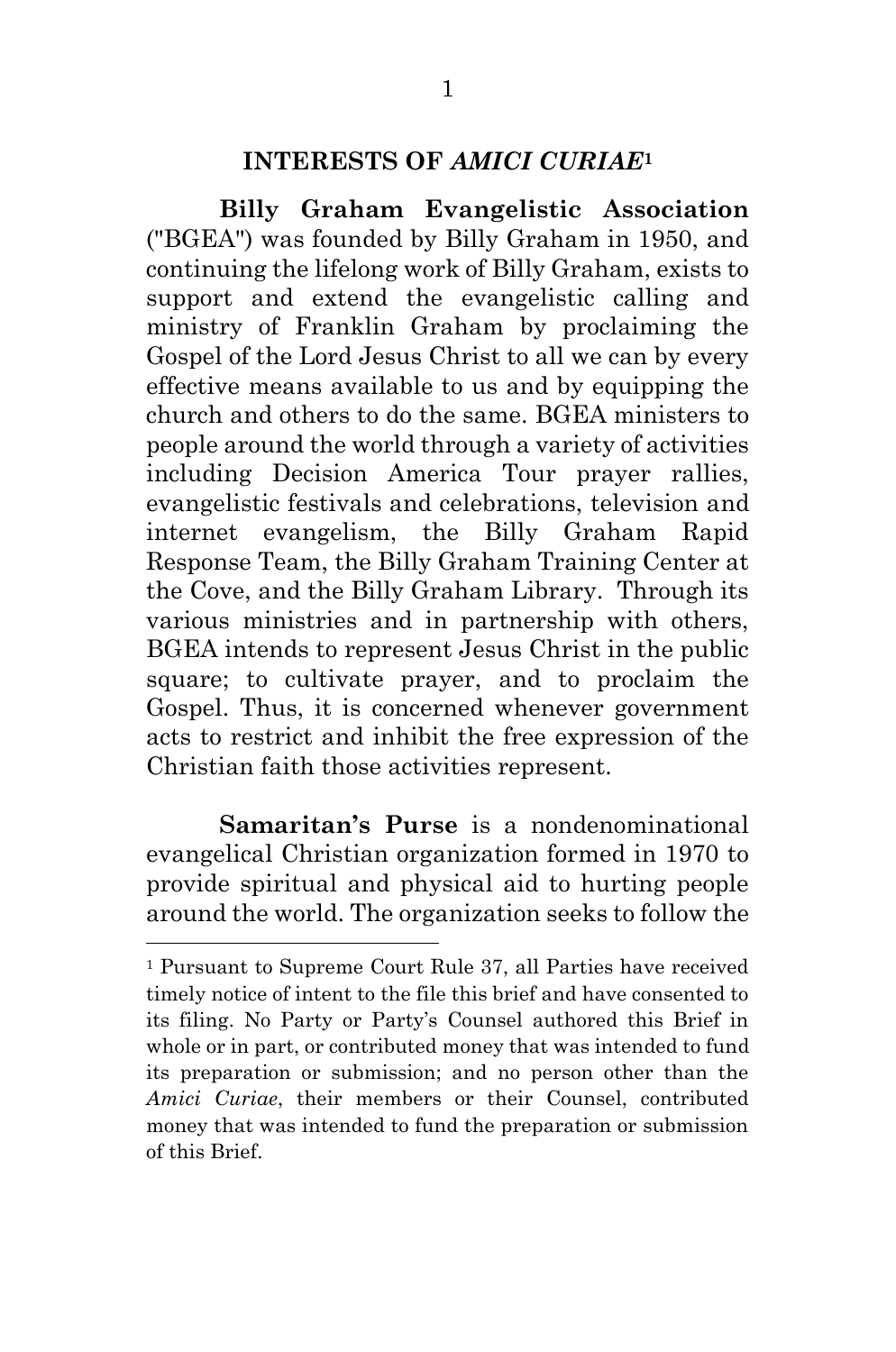command of Jesus to "go and do likewise" in response to the story of the Samaritan who helped a hurting stranger. Samaritan's Purse operates in over 100 countries providing emergency relief, community development, vocational programs and resources for children, all in the name of Jesus Christ. Samaritan's Purse's concern arises when government hostility prevents persons of faith from practicing core aspects of faith such as prayer, discipleship, evangelism, acts of charity for those in need, or other day-to-day activities of those practicing their sincerely held religious beliefs.

The **National Association of Evangelicals** ("NAE") is the largest network of evangelical churches, denominations, colleges, and independent ministries in the United States. It serves 40 member denominations, as well as numerous evangelical associations, missions, nonprofits, colleges, seminaries, and independent churches. NAE serves as the collective voice of evangelical churches, their religious ministries, and separately organized evangelical ministries. It believes that religious liberty is a God-given right that is recognized in and protected by the First Amendment and other federal laws, and that church-state separation is a part of our nation's constitutional structure designed to safeguard the autonomy of religious organizations. NAE believes that civil government has a high duty to not just protect but to promote religious freedom.

The **Ethics & Religious Liberty Commission** ("ERLC") is the moral concerns and public policy entity of the Southern Baptist Convention ("SBC"), the nation's largest Protestant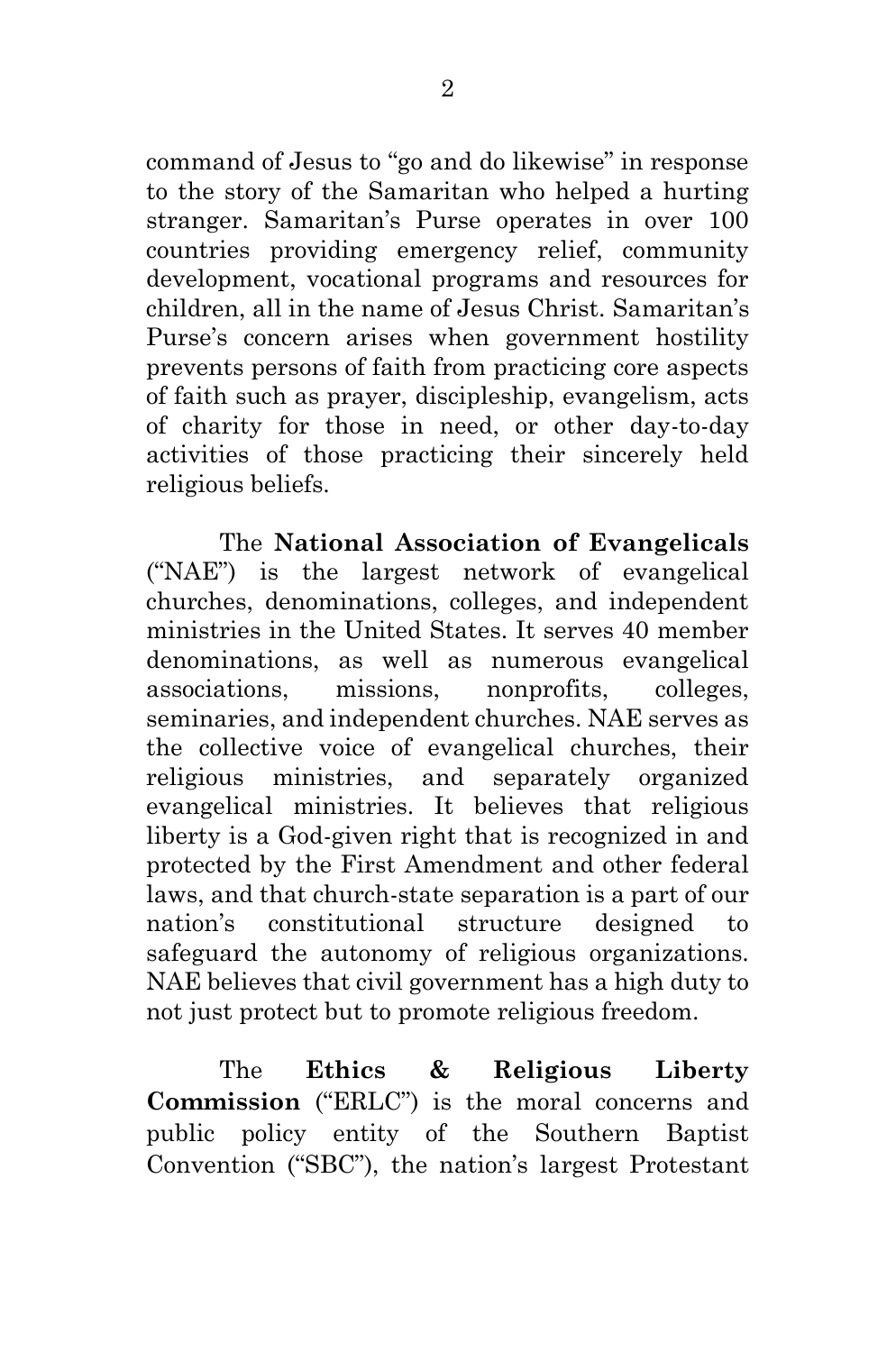denomination, with over 46,000 churches and 15.2 million members. The ERLC is charged by the SBC with addressing public policy affecting such issues as religious liberty, marriage and family, the sanctity of human life, and ethics. Religious freedom is an indispensable, bedrock value for Southern Baptists. The Constitution's guarantee of freedom from governmental interference in matters of faith is a crucial protection upon which SBC members and adherents of other faith traditions depend as they follow the dictates of their conscience in the practice of their faith.

The **Congressional Prayer Caucus Foundation** ("CPCF") is an organization established to protect religious freedoms (including those related to America's Judeo-Christian heritage) and to promote prayer (including as it has traditionally been exercised in Congress and other public places). It is independent of, but traces its roots to, the Congressional Prayer Caucus that currently has over 100 representatives and senators associated with it. CPCF has a deep interest in the right of people of faith to speak, freely exercise their religion, and assemble as they see fit, without government coercion. CPCF reaches across all denominational, socioeconomic, political, racial, and cultural dividing lines. It has an associated national network of citizens, legislators, pastors, business owners, and opinion leaders hailing from thirty-three states.

**Concerned Women for America** ("CWA") is the largest public policy women's organization in the United States, with a half-million members throughout all 50 states. Its members are people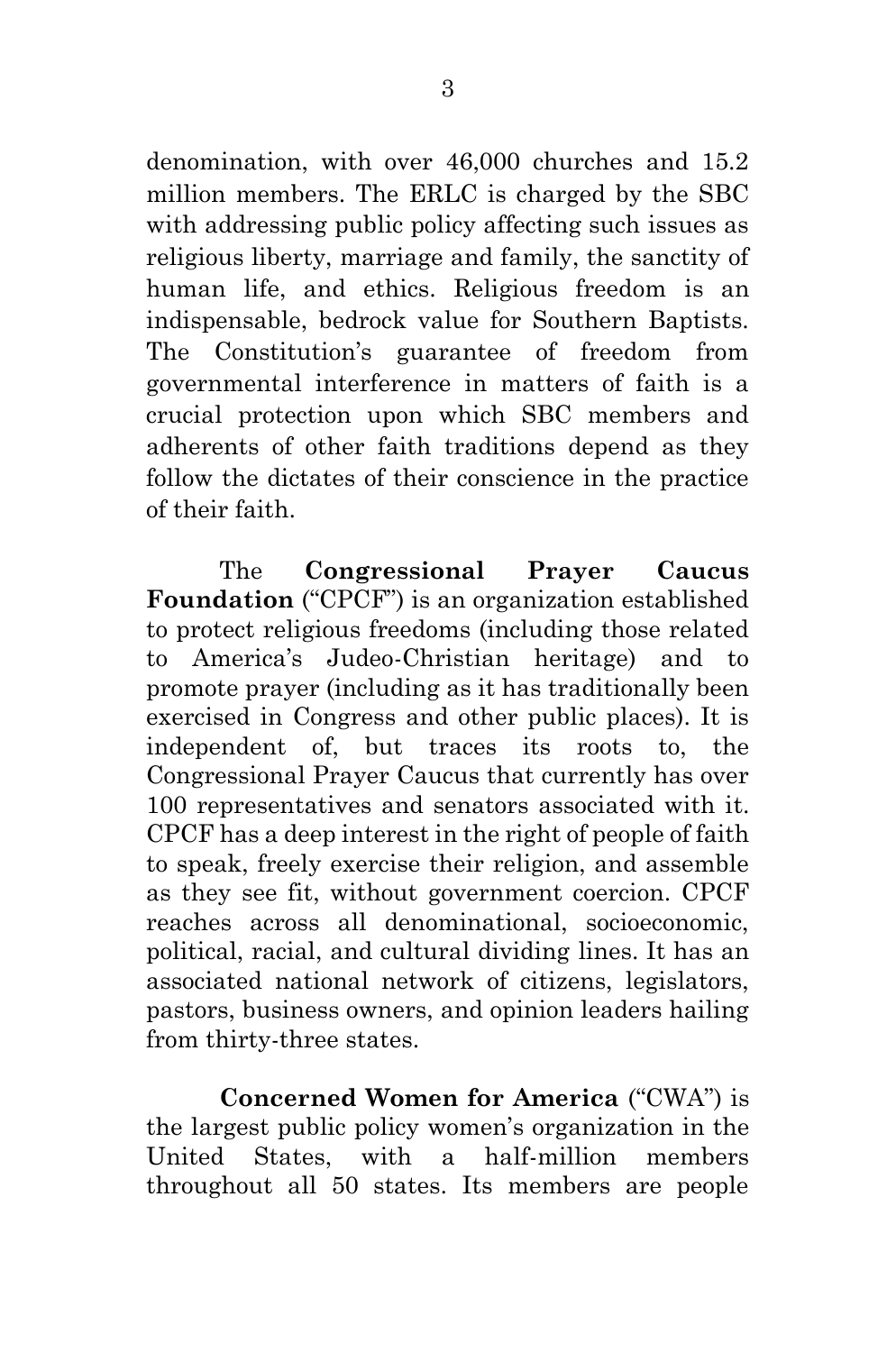whose voices are often overlooked—average, middleclass American women whose views are not represented by the powerful elite. For over 30 years, CWA has actively promoted legislation, education, and policymaking consistent with its philosophy, lending a voice to conservative women in the culture, the legislatures, and the courts. Through its grassroots organization, CWA advocates for traditional virtues that are central to America's cultural health and welfare. One of CWA's seven core issues is protecting religious liberty.

The **National Legal Foundation** ("NLF") is a public interest law firm dedicated to the defense of First Amendment liberties, including the freedoms of speech, assembly, and religion. The NLF and its donors and supporters, in particular those from Washington state, are vitally concerned with the outcome of this case because of its effect on the speech rights of people of faith who work in the public sector. The NLF has frequently served clients whose rights have been threatened in similar situations.

The **Pacific Justice Institute** ("PJI") is a nonprofit legal organization established under  $\S 501(c)(3)$ of the Internal Revenue Code. Since its founding in 1997, PJI has advised and represented in court and administrative proceedings thousands of individuals, businesses, and religious institutions, particularly in the realm of the First Amendment. Such includes civil litigation and criminal defense to vindicate the rights of free speech in various environments. As such, PJI has a strong interest in the development of the law in this area.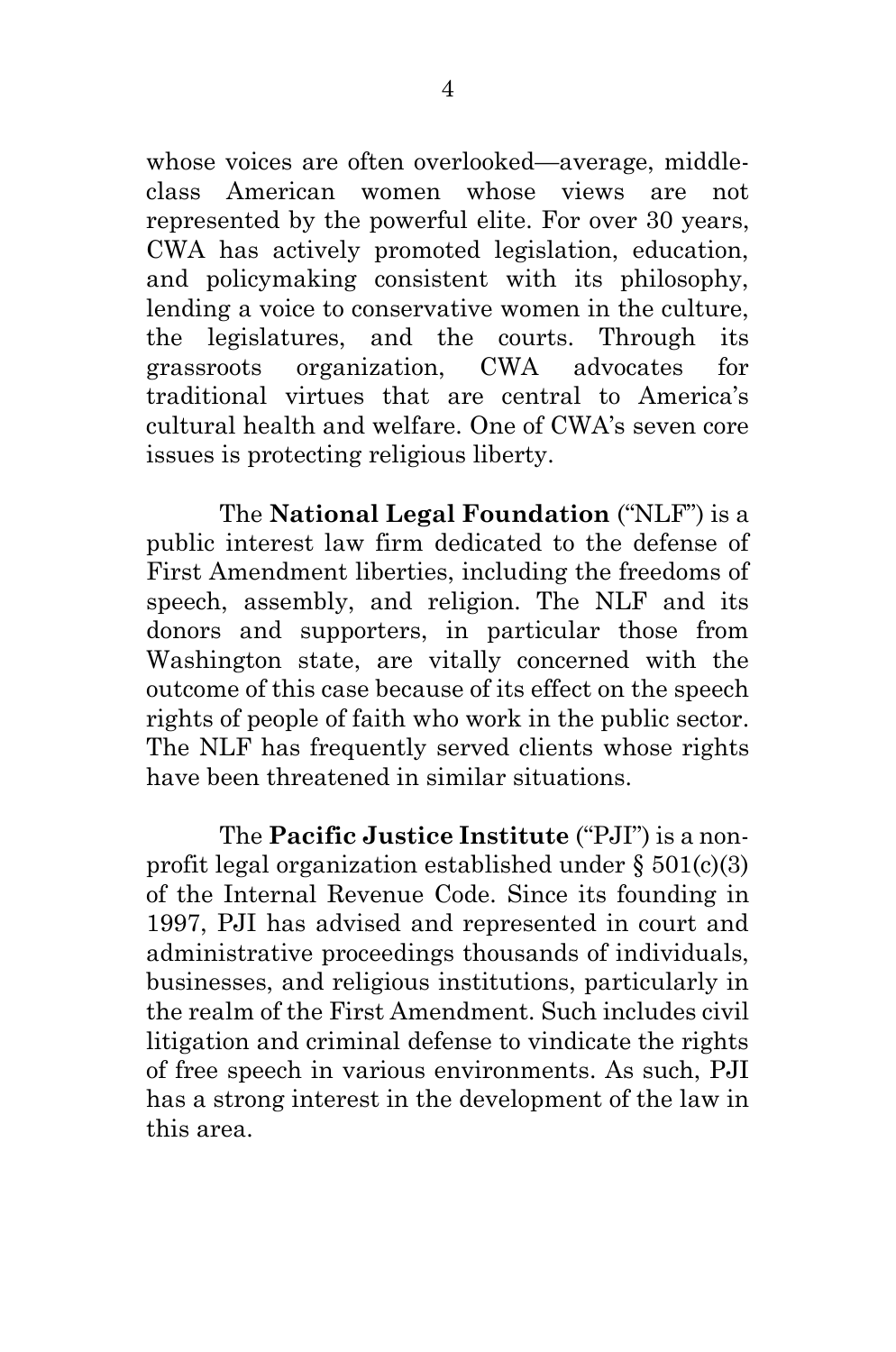The **International Conference of Evangelical Chaplain Endorsers** ("ICECE") has as its main function to endorse chaplains to the military and other organizations requiring chaplains that do not have a denominational structure to do so, avoiding the entanglement with religion that the government would otherwise have if it determined chaplain endorsements. ICECE safeguards religious liberty for chaplains and all military personnel. ICECE's member organizations employ retired chaplains as their officers.

### **SUMMARY OF THE ARGUMENT**

The Ninth Circuit's categorical refusal to recognize that teachers retain their fundamental First Amendment rights in many situations requires correction by this Court. That a public school teacher wears a private citizen's hat, as well as a public employee's hat, confuses no one. Teachers' private citizens' rights must be protected against encroachment by the state; and to that end, this Court should grant the Petition.

#### **ARGUMENT**

The Ninth Circuit's decision sets a precedent that strikes at teachers' fundamental freedoms of speech, religion, and assembly. It should not be allowed to stand.

The Ninth Circuit panel seems to have a view of religion that it may be put on and shed at will, or at least that it is a purely private enterprise that can be wholly internalized and should be hidden during government employment. That is not an accurate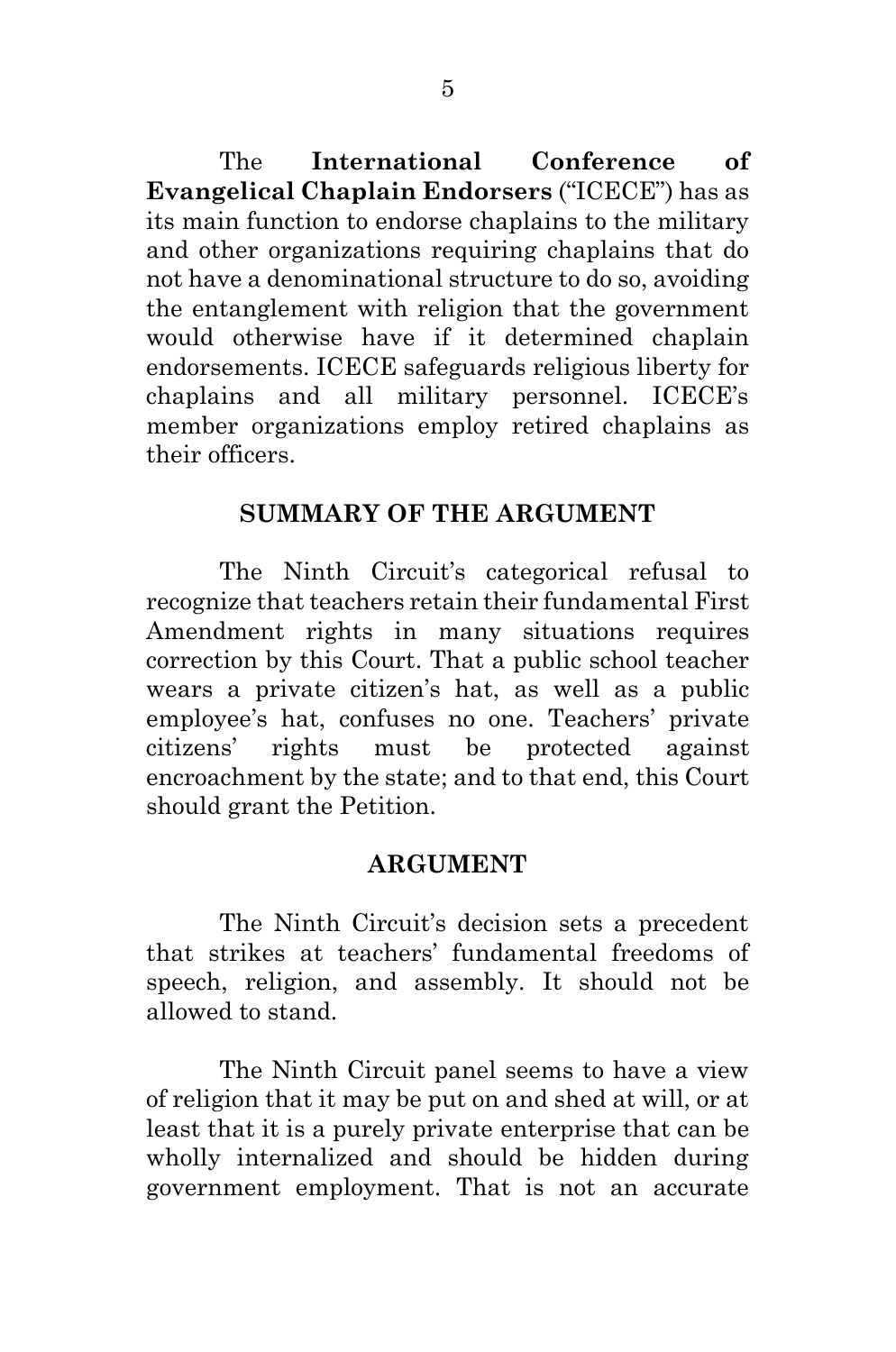view: Jews wear yarmulkes, Muslim women wear a hijab, and the New Testament enjoins Christians to do "*all* in the name of the Lord Jesus, giving thanks to God the Father through him." (Col. 3:17, NIV (emphasis added).) The circuit's restrictive view is also antithetical to the First Amendment's protection of the free exercise of religion, speech, and assembly.

Obviously, a public school teacher wears two hats—that of a private citizen and that of a government worker. No one is confused by that. Thus, action taken by a teacher, even on school grounds and during school hours, that is personal in nature has the protection of the Free Exercise, Speech, and Assembly Clauses and does not implicate the Establishment Clause.

For a teacher, such actions of a private nature include wearing an armband protesting the death penalty for religious reasons, wearing a necklace with a crucifix, having a Bible at one's desk, silently reading the Qur'an while proctoring a test, having a bumper sticker on one's car on school grounds depicting church affiliation, bowing one's head to say grace in the cafeteria, hanging a favorite Scripture verse on one's office wall, attending a student-led religious club, and explaining personal views on religious subject matter when asked. The Ninth Circuit's reasoning makes unconstitutional all these common behaviors when done by teachers, including some that have been protected by Congress and specifically held to be constitutional by this Court, and some that are approved in a Joint Statement adopted by President Clinton and recently reaffirmed as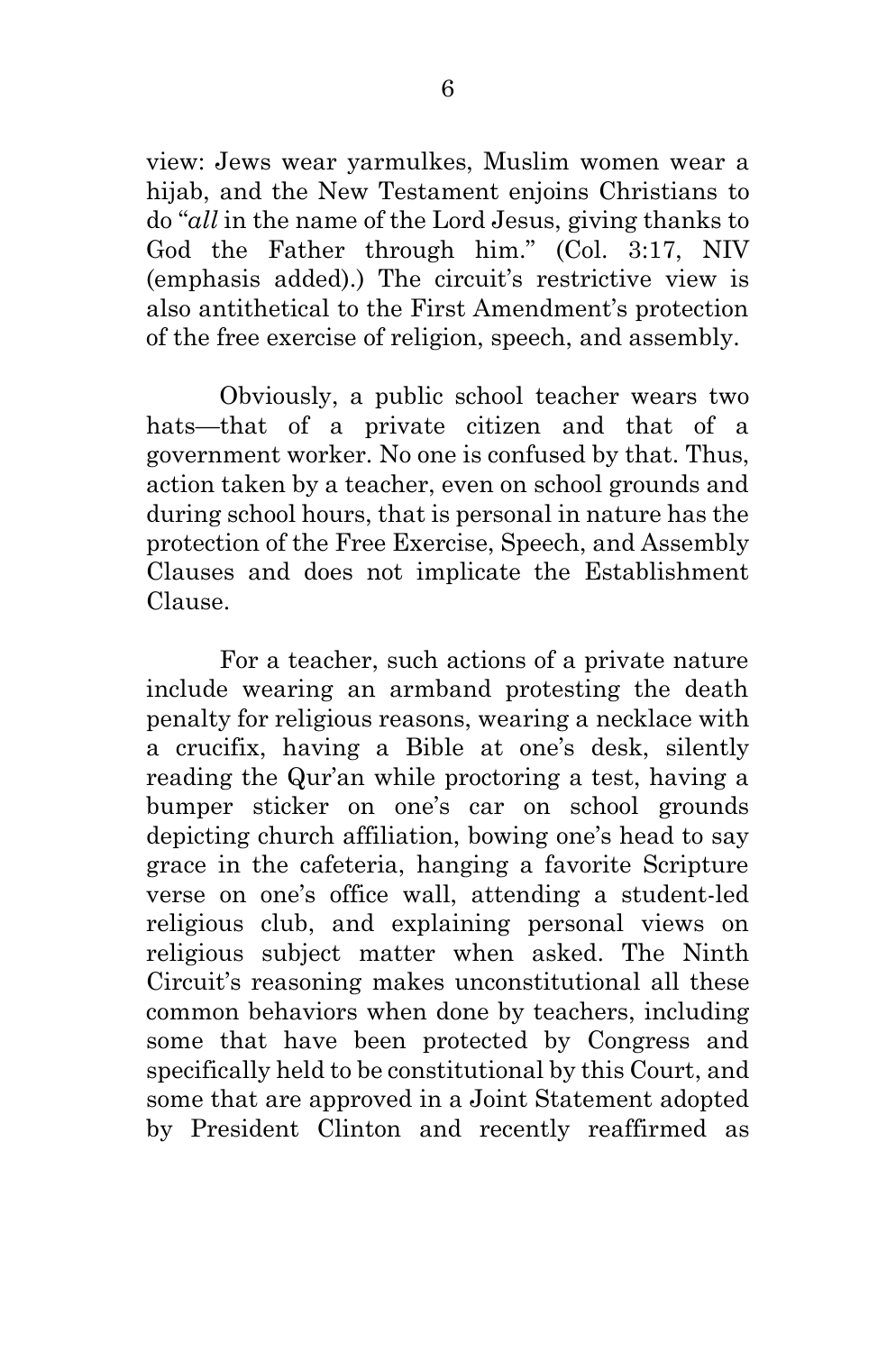having the force of an executive order by the current administration. 2

Coach Kennedy waited until the game was well over and acted alone. His speech was private. Presumably, if he had not knelt and closed his eyes, but had spoken whatever message he wished while standing and with his eyes open, no one would have complained. The problem, then, was that he made it too obvious that he was exercising his religion. But he was no more obvious in that respect than a Muslim teacher wearing a hijab, *see EEOC v. Abercrombie & Fitch Stores, Inc.*, 135 S. Ct. 2028 (2015), or a Christian teacher's attendance at a student Bible club. This Court stated in *Mergens*, "We think that secondary school students are mature enough and are likely to understand that a school does not endorse or support student speech that it merely permits on a nondiscriminatory basis." 496 U.S. at 250. The same is true for teacher speech, whether religious in nature or otherwise and whether done standing or on one knee. *See Tinker v. Des Moines Ind. Cmty. Sch. Dist.,* 393 U.S. 503, 506 (1969). It turns the Constitution on its head to suggest that teachers may practice spoken

 $\overline{\phantom{a}}$ 

<sup>2</sup> *See Bd. of Educ. of Westside Cmty. Schs. v. Mergens*, 496 U.S. 226 (1990) (upholding provisions of Equal Access Act, 20 U.S.C. §§ 4071-74, requiring religious clubs to have the same privileges as other student clubs in secondary schools along with teacher supervision of them, while protecting a teacher's right not to supervise a club to which he has religious objection); 10/6/17 DOJ Memorandum for All Executive Agencies, published at https://www.gpo.gov /fussy/pkg/WCPD-1997-08-18/pdf/WCPD-1997-08-18- Pg1246.pdf at 6-7, 10a-11a (listing similar examples).